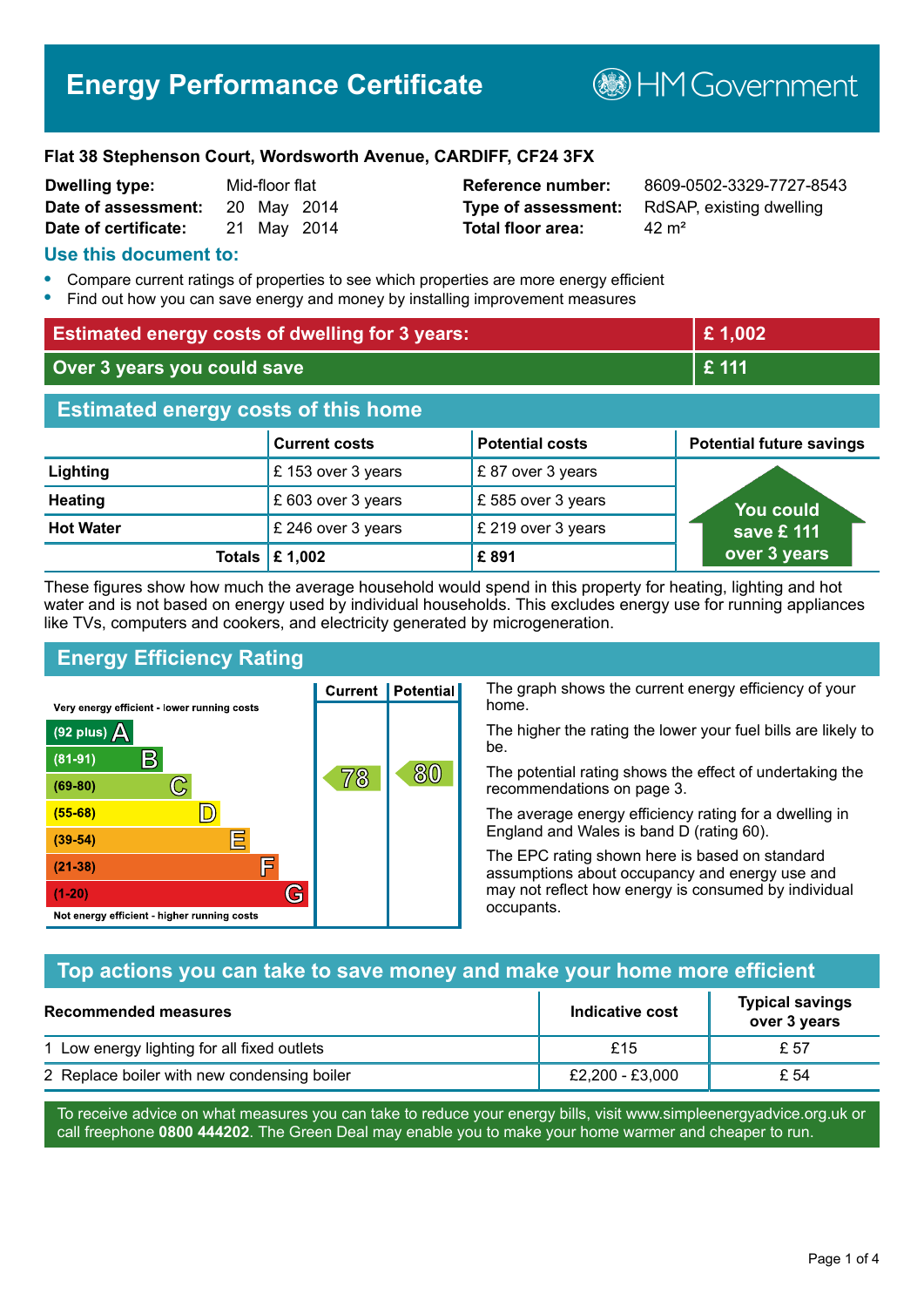Flat 38 Stephenson Court, Wordsworth Avenue, CARDIFF, CF24 3FX

21 May 2014 RRN: 8609-0502-3329-7727-8543

**Energy Performance Certificate**

# **Summary of this home's energy performance related features**

| <b>Element</b>        | <b>Description</b>                          | <b>Energy Efficiency</b> |
|-----------------------|---------------------------------------------|--------------------------|
| Walls                 | Cavity wall, filled cavity                  | ★★★★☆                    |
| Roof                  | (another dwelling above)                    |                          |
| Floor                 | (other premises below)                      |                          |
| Windows               | Fully double glazed                         | ★★★☆☆                    |
| Main heating          | Boiler and radiators, mains gas             | ★★★★☆                    |
| Main heating controls | Programmer and room thermostat              | ★★★☆☆                    |
| Secondary heating     | None                                        |                          |
| Hot water             | From main system                            | ★★★★☆                    |
| Lighting              | Low energy lighting in 25% of fixed outlets | ★★★☆☆                    |

Current primary energy use per square metre of floor area: 128 kWh/m² per year

The assessment does not take into consideration the physical condition of any element. 'Assumed' means that the insulation could not be inspected and an assumption has been made in the methodology based on age and type of construction.

## **Low and zero carbon energy sources**

Low and zero carbon energy sources are sources of energy that release either very little or no carbon dioxide into the atmosphere when they are used. Installing these sources may help reduce energy bills as well as cutting carbon. There are none provided for this home.

## **Your home's heat demand**

For most homes, the vast majority of energy costs derive from heating the home. Where applicable, this table shows the energy that could be saved in this property by insulating the loft and walls, based on typical energy use (shown within brackets as it is a reduction in energy use).

| <b>Heat demand</b>           | <b>Existing dwelling</b> | Impact of loft<br>insulation | Impact of cavity<br>wall insulation | Impact of solid<br>wall insulation |
|------------------------------|--------------------------|------------------------------|-------------------------------------|------------------------------------|
| Space heating (kWh per year) | 1,262                    | N/A                          | N/A                                 | N/A                                |
| Water heating (kWh per year) | 1,574                    |                              |                                     |                                    |

You could receive Renewable Heat Incentive (RHI) payments and help reduce carbon emissions by replacing your existing heating system with one that generates renewable heat, subject to meeting minimum energy efficiency requirements. The estimated energy required for space and water heating will form the basis of the payments. For more information, search for the domestic RHI on the www.gov.uk website.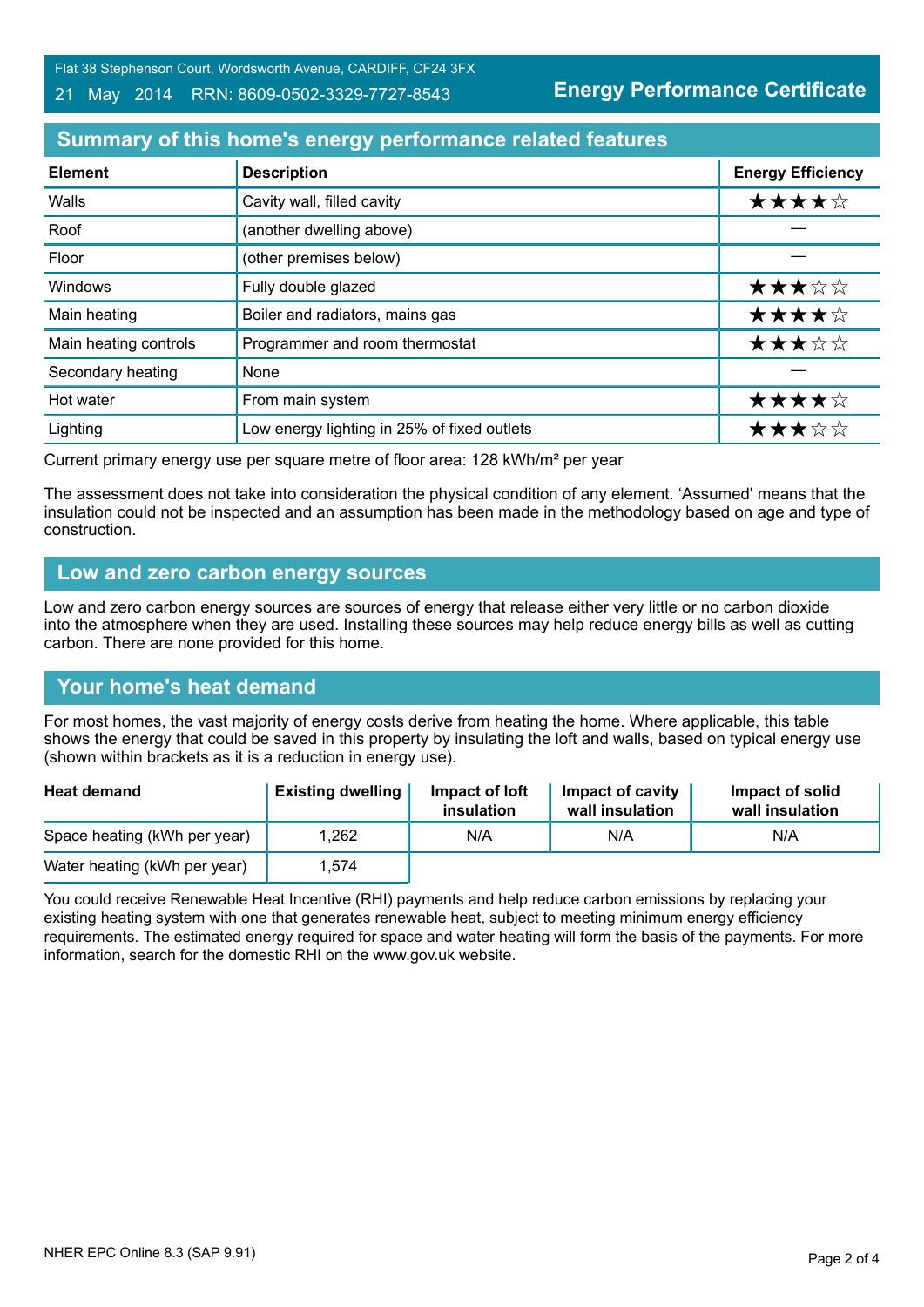Flat 38 Stephenson Court, Wordsworth Avenue, CARDIFF, CF24 3FX

#### 21 May 2014 RRN: 8609-0502-3329-7727-8543

## **Recommendations**

The measures below will improve the energy performance of your dwelling. The performance ratings after improvements listed below are cumulative; that is, they assume the improvements have been installed in the order that they appear in the table. To receive advice on what measures you can take to reduce your energy bills, visit www.simpleenergyadvice.org.uk or call freephone 0800 444202. Before installing measures, you should make sure you have secured the appropriate permissions, where necessary. Such permissions might include permission from your landlord (if you are a tenant) or approval under Building Regulations for certain types of work.

| <b>Recommended measures</b>               | <b>Indicative cost</b> | <b>Typical savings</b><br>per year | <b>Rating after</b><br>improvement |
|-------------------------------------------|------------------------|------------------------------------|------------------------------------|
| Low energy lighting for all fixed outlets | £15                    | £ 19                               | C79                                |
| Replace boiler with new condensing boiler | £2,200 - £3,000        | £ 18                               | C80                                |

## **Alternative measures**

There are alternative measures below which you could also consider for your home.

- **•** Biomass boiler (Exempted Appliance if in Smoke Control Area)
- **•** Air or ground source heat pump

## **Financial Support and the Green Deal**

Green Deal Finance allows you to pay for some of the cost of your improvements in instalments under a Green Deal Plan (note that this is a credit agreement, but with instalments being added to the electricity bill for the property). The availability of a Green Deal Plan will depend upon your financial circumstances. There is a limit to how much Green Deal Finance can be used, which is determined by how much energy the improvements are estimated to **save** for a 'typical household'.

You may also be able to obtain support towards repairs or replacements of heating systems and/or basic insulation measures under the ECO scheme, provided that you are in receipt of qualifying benefits or tax credits. To learn more about this scheme and the rules about eligibility, visit www.simpleenergyadvice.org.uk or call freephone **0800 444202** for England and Wales.